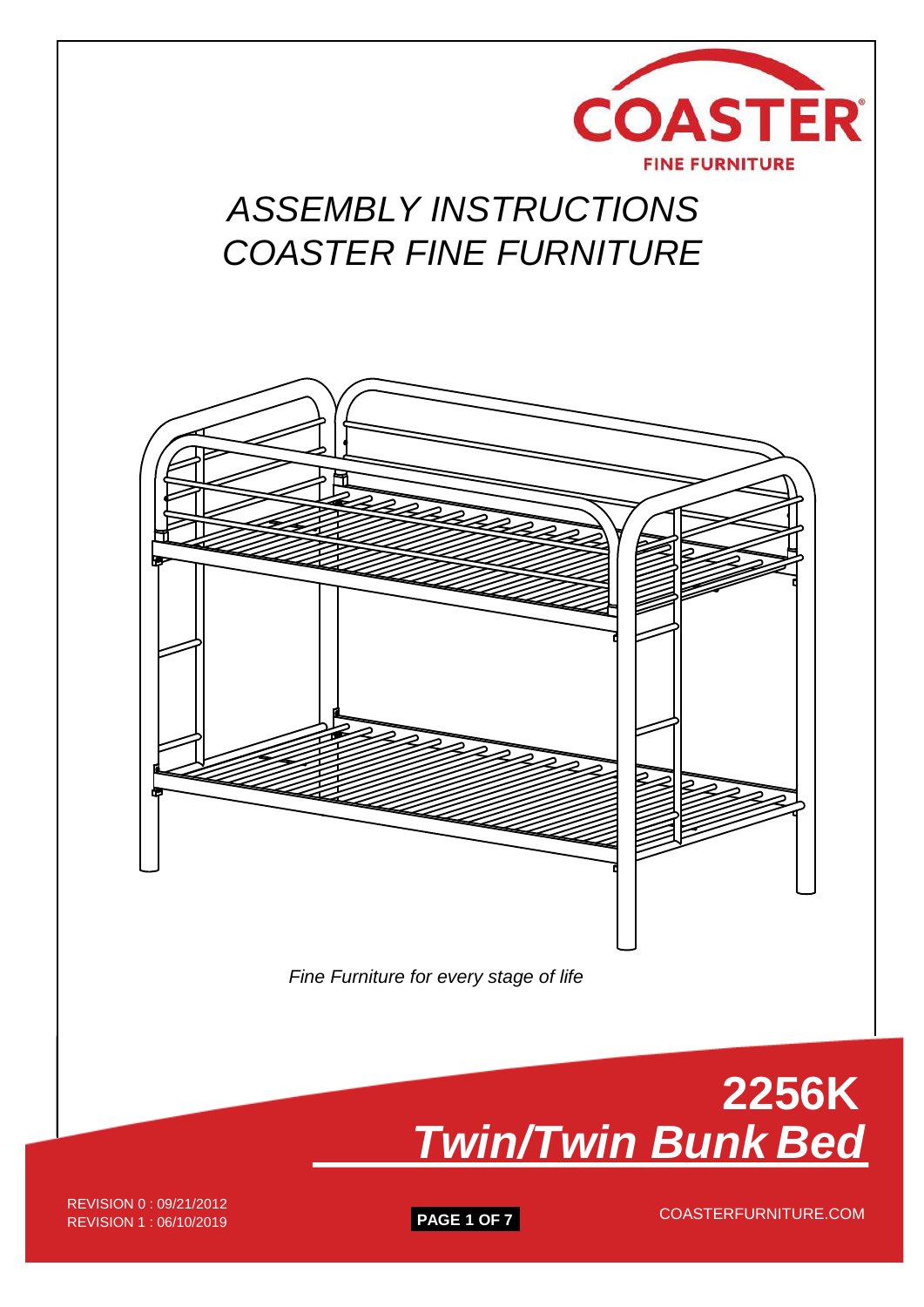

#### **ASSEMBLY TIPS:**

- 1. Remove hardware from box and sort by size.
- 2. Please check to see that all hardware and parts are present prior to start of assembly.
- 3. Please follow attached instructions in the same sequence as numbered to assure fast & easy assembly.

#### **WARNING!**



1. Don't attempt to repair or modify parts that are broken or defective. Please contact the store immediately

2. This product is for home use only and not intended for commercial establishments.

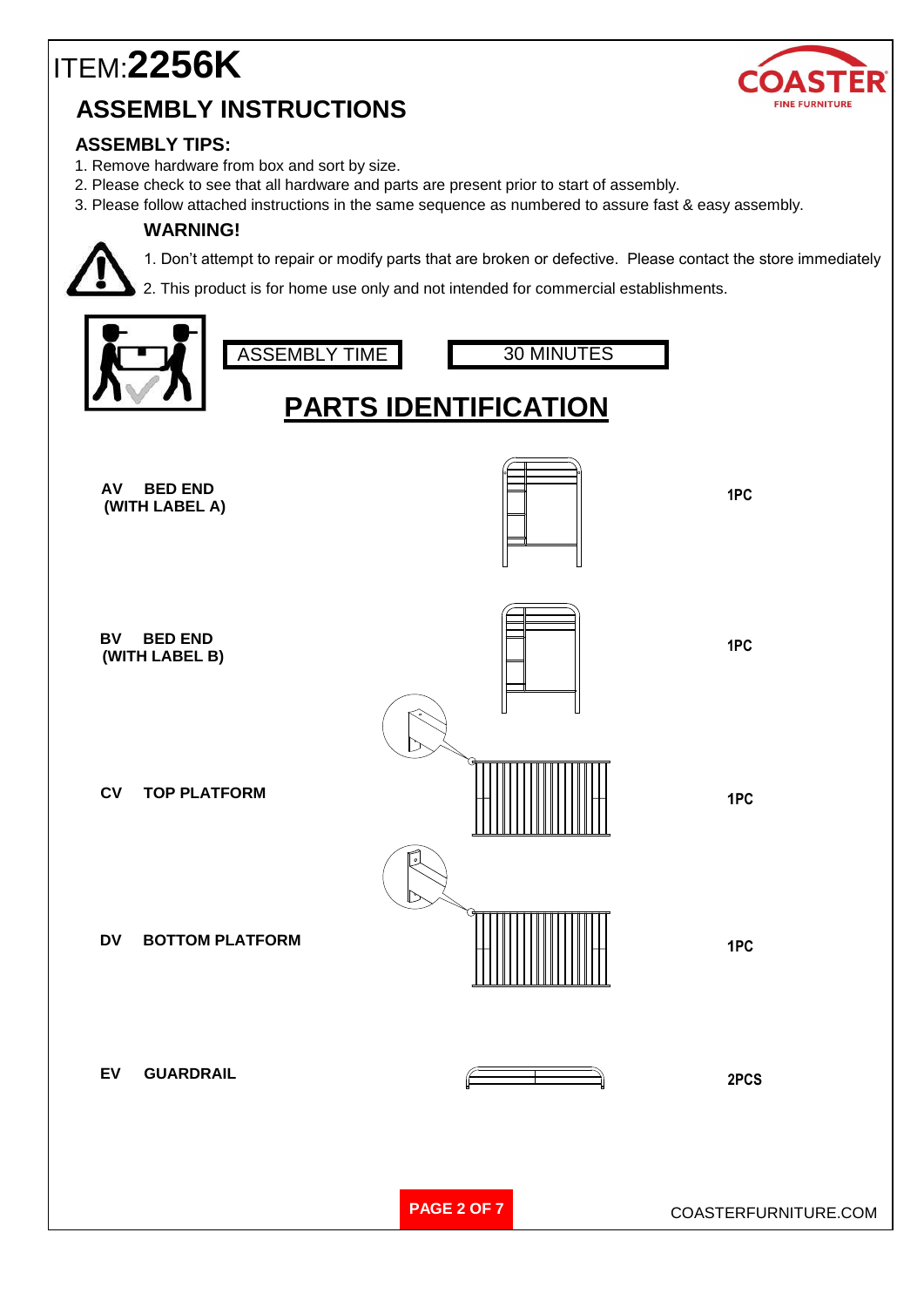

#### **ASSEMBLY TIPS:**

- 1. Remove hardware from box and sort by size.
- 2. Please check to see that all hardware and parts are present prior to start of assembly.
- 3. Please follow attached instructions in the same sequence as numbered to assure fast & easy assembly.

#### **WARNING!**



1. Don't attempt to repair or modify parts that are broken or defective. Please contact the store immediately.

2. This product is for home use only and not intended for commercial establishments.

## **HARDWARE IDENTIFICATION**

|   | <b>LONG BOLT</b><br>$(1/4" \times 65$ mm - BLK)   | $(\ominus)$ ) of the contract of the contract of $(\ominus)$ | 4PCS  |  |
|---|---------------------------------------------------|--------------------------------------------------------------|-------|--|
| 2 | <b>SHORT BOLT</b><br>$(1/4"$ x 20mm - BLK)        | $(\theta)$ (in the set of $\theta$                           | 12PCS |  |
| 3 | <b>MEDIUM BOLT</b><br>$(1/4" \times 55$ mm - BLK) | (0) <b>DESCRIPTION</b>                                       | 4PCS  |  |
| 4 | <b>FLAT WASHER</b><br>$(06x16mm - BLK)$           | $\odot$                                                      | 4PCS  |  |
| 5 | <b>ALLEN WRENCH</b><br>(4MM - BLK)                |                                                              | 1PC   |  |

**PAGE 3 OF 7** COASTERFURNITURE.COM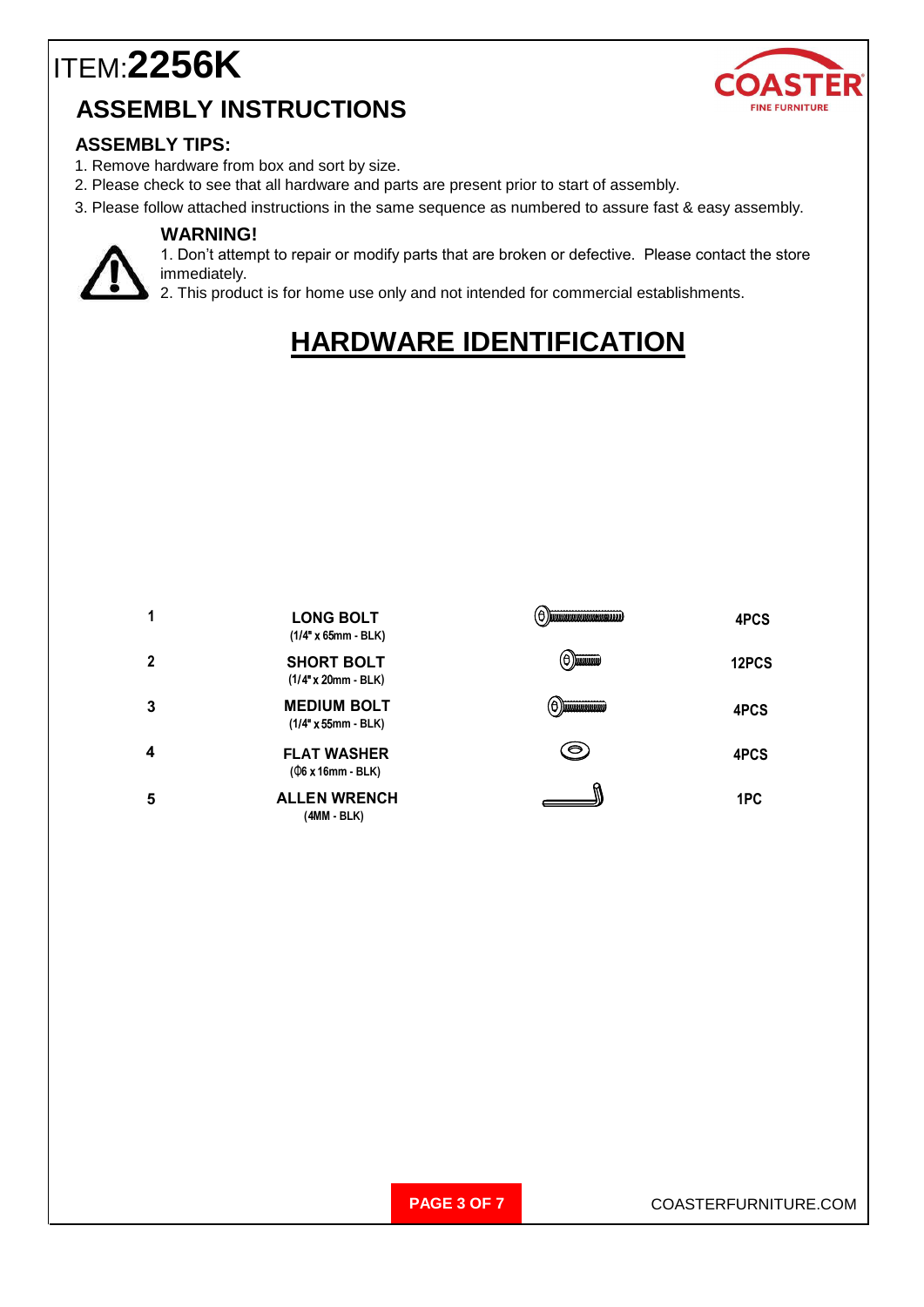# ITEM:**2256K**

#### **ASSEMBLY INSTRUCTIONS**



## **STEP 1**





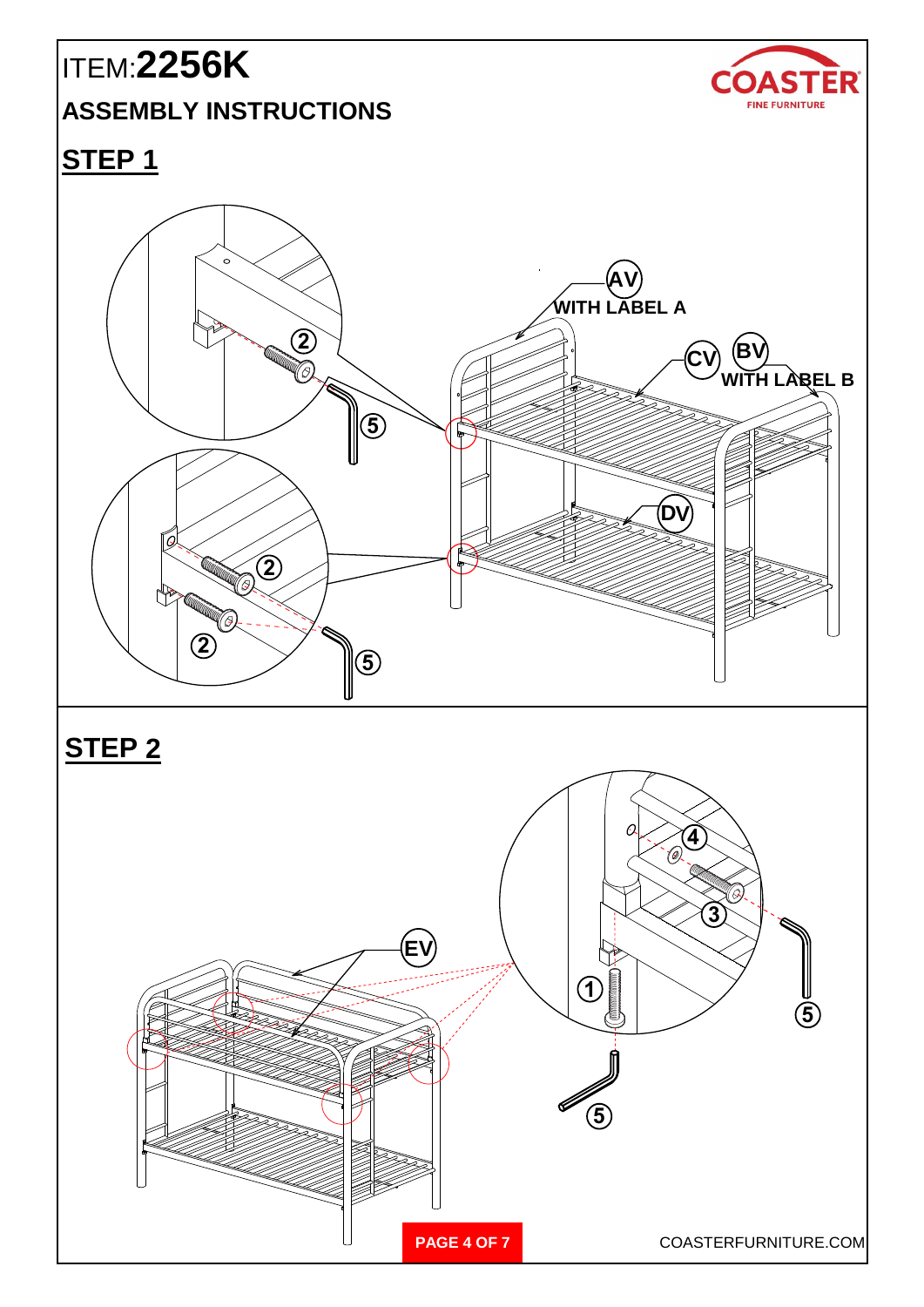# ITEM:**2256K COASTER ASSEMBLY INSTRUCTIONS** FINE FURNITURE **STEP 3 COMPLETEPAGE 5 OF 7** COASTERFURNITURE.COM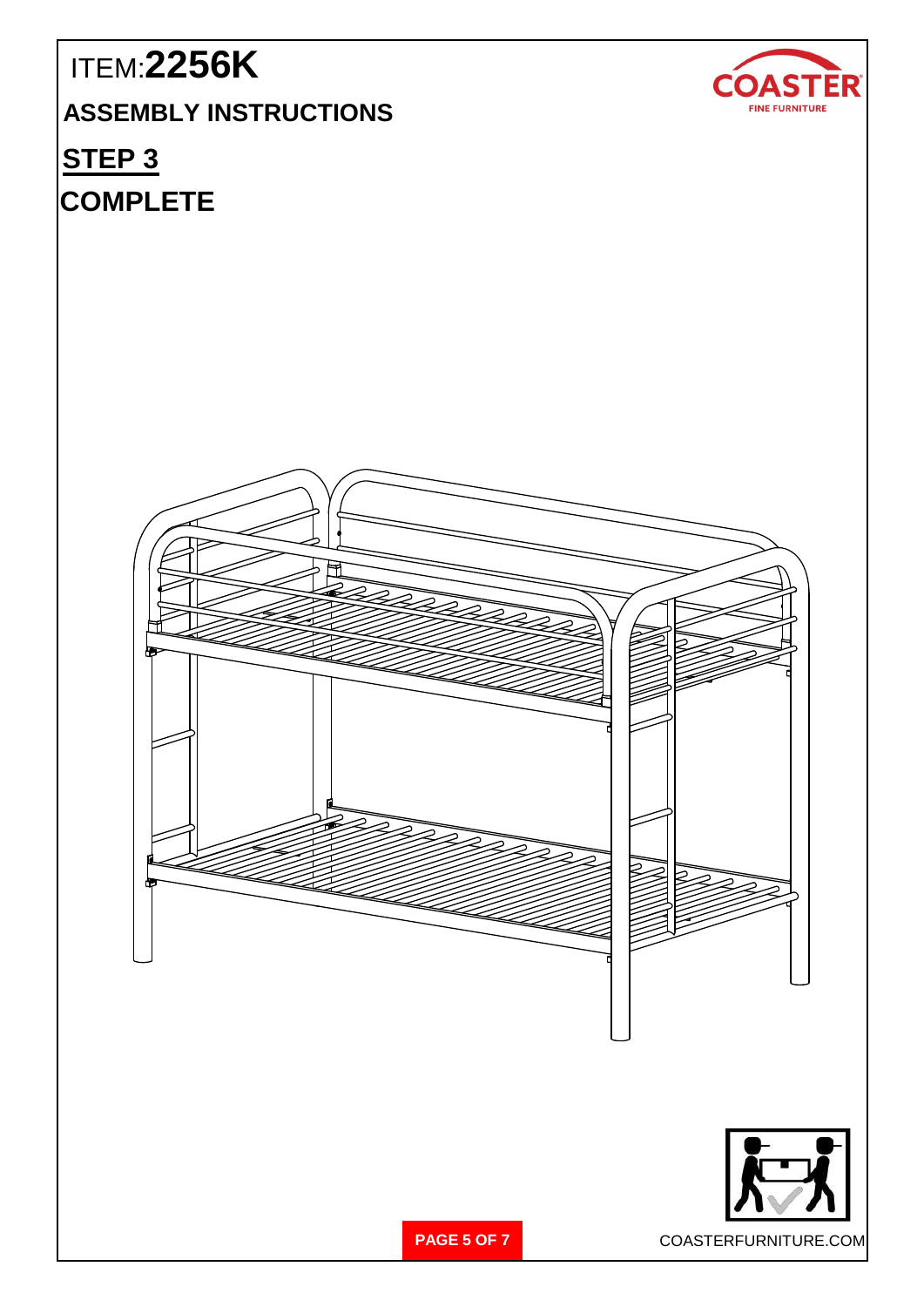

## **SIZE OF MATTRESS**

**The length and width of the bunk mattress are as follow:**

|                   | Length   | Width             | <b>Thickness</b> |
|-------------------|----------|-------------------|------------------|
| <b>Upper bunk</b> | 74" -75" | 37 1/2" - 38 1/2" | 6" Maximum       |
| Lower bunk        | 74" -75" | 37 1/2"- 38 1/2"  | 6" Maximum       |

Ensure thickness of mattress does not exceed 6" and there must be at least 5" from mattress sleeping surface to top edge of guardrail.



- 1. Follow the information on the warnings appearing on the upper bunk end structure and on the carton. Do not remove the warning label from bed.
- 2. Always use the recommended size mattress or mattress support or both to help prevent the likelihood of entrapment or falls.
- 3. Surface of mattress must be at least 5 in. (127 mm) below the upper edge of guardrails.
- 4. Do not allow children under 6 years of age to use the upper bunk.
- 5. Prohibit more than one person on upper bunk.
- 6. Periodically check and ensure that the guardrail, ladder, and other components are in their proper position, free from damage, and that all connectors are tight.
- 7. Do not allow horseplay on or under the bed and prohibit jumping on the bed.
- 8. Always use the ladder for entering and leaving the upper bunk.
- 9. Do not use substitute parts. Contact the manufacturer or dealer for replacement parts.
- 10. Use of a night light may provide added safety precaution for a child using upper bunk.
- 11. Always use guardrails on both long sides of the upper bunk. If the bunk bed will be placed next to the wall, the guardrail that runs the full length of the bed should be placed against the wall to prevent entrapment between the bed and wall.
- 12. The use of water or sleep flotation mattress is prohibited.
- 13. Keep these instructions for future reference.

#### **STRANGULATION HAZARD:**

14. Never attach or hang items to any part of the bunk bed that are not designed for use with the bed for example, but not limited to hooks, belts, and jump ropes.

#### **REPLACEMENT PARTS:**

Replacement parts, including additional guardrails may be obtained from any COASTER Furniture Dealer.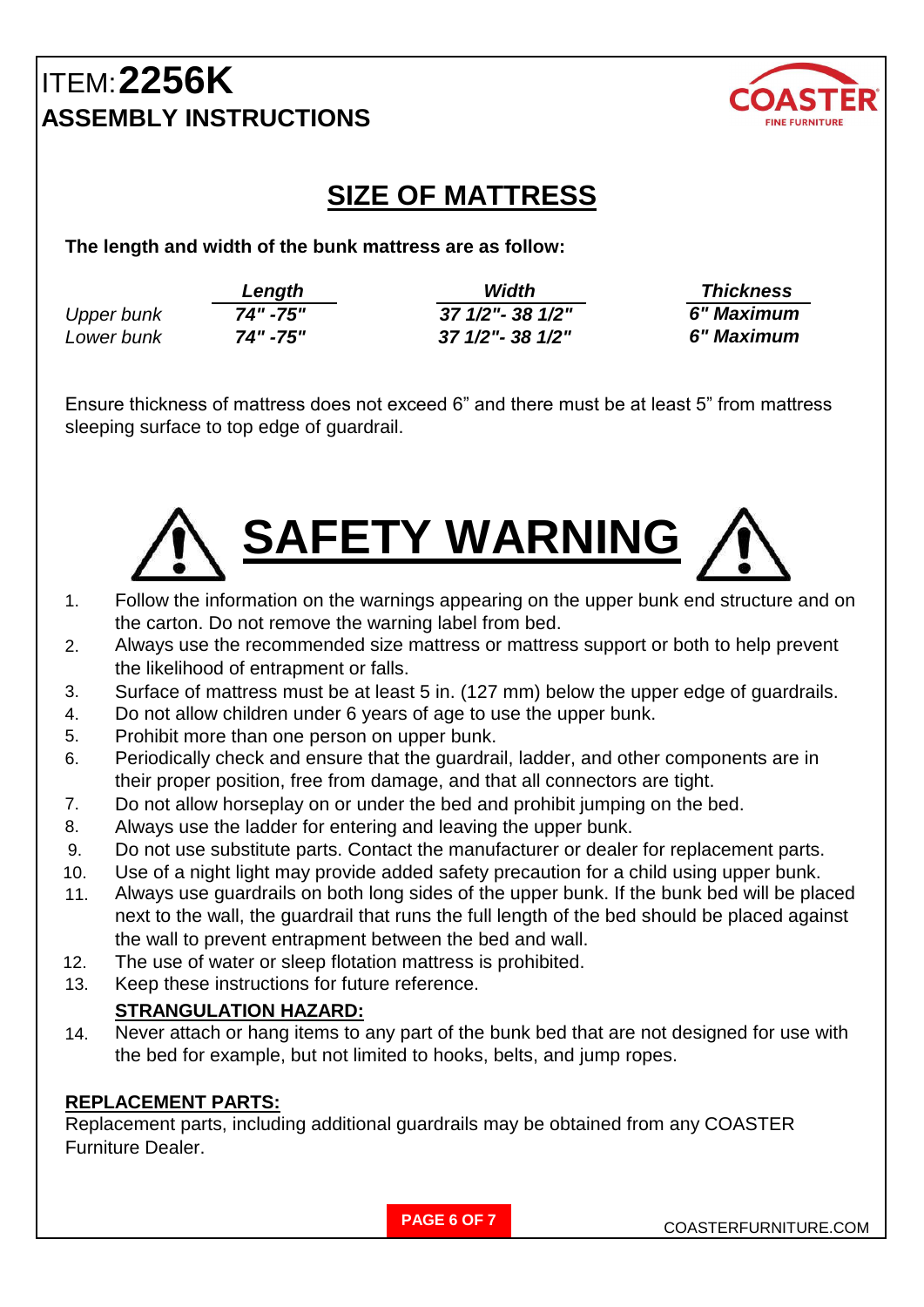

- 1. When using beds as bunk beds, the ladder MUST be securely attached to the upper bunk rail at all times.
- 2. When using the beds as two (2) separate floor-standing beds, the ladder MUST be stored in a separate location where children cannot use the ladder in any manner.
- 3. DO NOT use, nor permit children to use, the ladder in any manner whatsoever, other than to access the top unit when used as bunk beds, and only if the ladder is securely attached to the top bunk rail, as set forth in the instructions.
- 4. Any misuse or unauthorized use of the ladder could result in serious or fatal injury.
- 5. Failure to follow the above WARNING, and/or failure to follow assembly instructions completely, will void any and all liability of COASTER COMPANY OF AMERICA for damages and injury to persons and property.

**ASTER FINE FURNITURE Coasterfurniture.com | 877-COASTER (262-7837)**